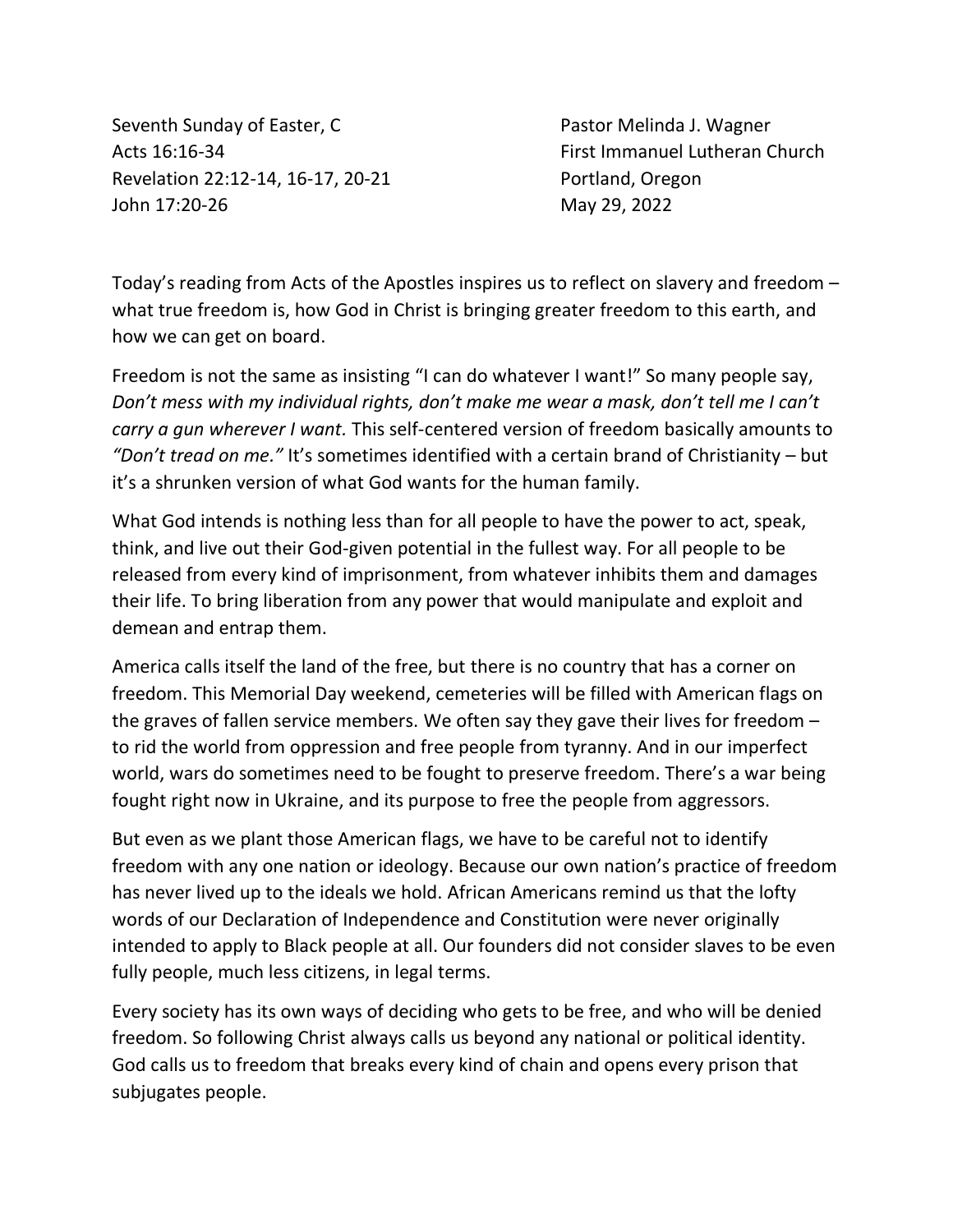To get a feel for freedom, let's think together about the beautiful implications of these words:

Debt free – What does that mean? You are set free from financial burdens that were crushing you. No longer paralyzed by bills you could never hope to pay off. Released from something that took away your future.

Cancer free – What freedom do those words bring? For this time, your body is no longer invaded by cells that can kill you. You are free of something that threatened your life.

Drug free – It means your life no longer controlled by addiction that robs your money, your time, your health. You are free of something that entrapped and manipulated you.

Freedom from violence – It's something we can only dream about today. But we do dare dream. No more murders on Portland streets. No more supermarket shoppers and church worshippers and school children having their lives cut short. Every person free to move safely both in their home and in public. This freedom is God's dream too.

What else do people need to get free from today? (ask for responses verbally…) What are some of the things that enslave or imprison people today? *Houselessness, mental illness, poverty, crime, greed, despair and hopelessness* What would freedom look like?

In reflecting this way, we are drawing a picture of freedom together. This is the kind of liberation God wants for all creation.

And in case we might forget, there are some people today who are literally slaves and literally need to be liberated and set free in the most practical sense.

Modern-day slavery is also called human trafficking, and it's believed to entrap up to 45 million people worldwide. (See [www.endslaverynow.org\)](http://www.endslaverynow.org/) Modern-day slavery includes forced labor, child labor, forced marriages, and sex trafficking. It is built on lies and deceit, and it's all about money—abusing and exploiting vulnerable people to make a profit.

Our scripture passage from Acts explores slavery and freedom from many angles – and it's impossible to read this passage without noticing that it's essentially about human trafficking. The disturbing thing is, the scripture itself doesn't make very much of this.

In the town of Philippi, Paul and Silas met a young girl who was enslaved in two ways. First, she was possessed by an unwelcome spirit. Second, she was exploited by handlers who made big money off of her, claiming she could tell fortunes, charging the gullible public for this service. It's very likely the slave girl had some form of mental illness that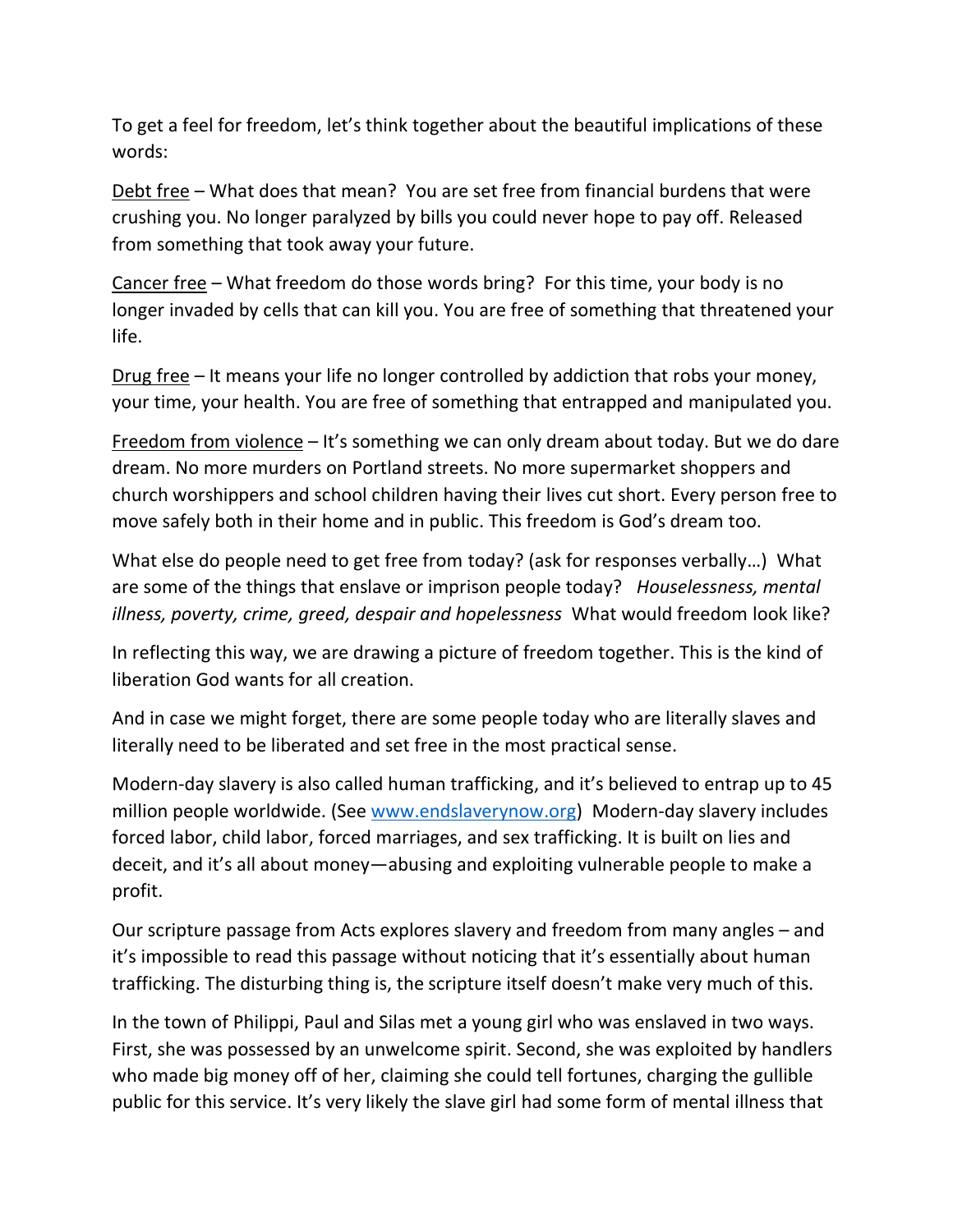they exploited—until Paul performed an exorcism and cast out that controlling spirit, ruining their business.

Her traffickers became furious. They got Paul and Silas thrown in jail – and dramatic events followed. An earthquake broke the prison chains, terrifying the jailer who thought he would be punished. The jailer even drew a sword to kill himself. But in the end, he and his family became part of the Jesus movement through baptism.

In terms of the slave girl, though, it is a troubling story. Paul talked right past her, he showed no outrage at her being enslaved. He freed her from the evil spirit but not those abusive owners. What happened next to this young girl is never told, and we can't help but worry. She's just a small character in a larger story that rolls right on. But in another way, this young slave girl is the key to understanding what really enslaves all of us.

Because as soon as Paul starts messing with that system of exploitation, that greedy scheme that entraps and demeans this girl … we start to see that there are much larger oppressive systems and sinister forces at work.

How do the traffickers get Paul and Silas locked up? Antisemitism, plain and simple. Lies and prejudice. They spread the story around town that "these Jews are not like us" – they are "a threat to our way of life." Tapping into bigotry and knee-jerk hatred of the other, these traffickers quickly succeed in smearing the strangers. This kind of hatred is as old as the hills. It is still potent, and it is still killing people today.

This scripture exposes layers and layers of captivity and domination and injustice.

*The girl is enslaved by her owners. The owners are enslaved by their greed, which destroys their humanity. The authorities are enslaved by bigotry and hatred of outsiders. The jailer is enslaved by fear of the powers above him, ultimately enslaved by fear of the Roman empire that rules by brute force.*

This is the kind of bondage that enslaves our world. The role of Christ's people – our role -- is to unmask these layers of captivity and set people free.

In the midst of this unfolding story, there comes a certain odd, pivotal moment after the earthquake when Paul and Silas are sitting there in a prison cell with no chains binding them anymore. Suddenly they are free, but they do not leave the prison. And we have to ask-- *What's keeping them there? Why are they choosing to remain?*

What's happening is that Paul and Silas are bound, not by chains, but by conscience and duty to God. Remember how the slave girl called them "slaves of the Most High God"? It's true. They stay in that prison to accomplish God's purpose of liberation. To help the